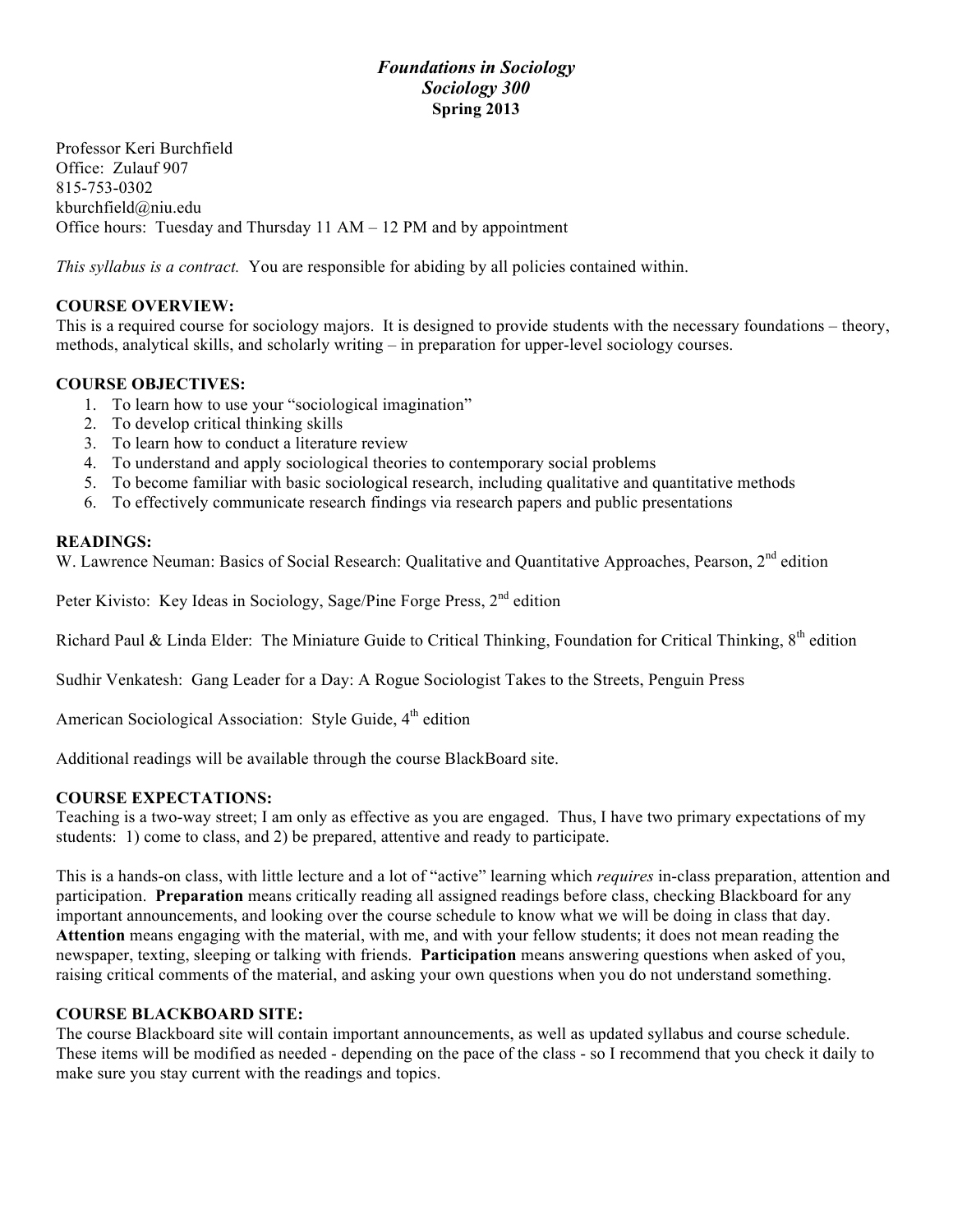#### **COURSE ASSIGNMENTS AND REQUIREMENTS:**

- CRITICAL READING (10 percent): Find a journal article and apply Paul and Elder's critical reading skills. *Due January 31.*
- LITERATURE REVIEW (15 percent): Conduct and write-up a review of sociology journal articles of a particular topic you have identified. *Due February 19.*
- THEORY PAPER (15 percent): Apply the theories of three sociologists to a piece of modern research, Sudhir Venkatesh's *Gang Leader for a Day. Due March 19.*
- FIELD WORK (15 percent): Select a field site and observe social interactions. Code and write-up your observations. *Due April 2.*
- CENSUS DATA (10 percent): Take a walking tour of your community and observe social conditions. Use American FactFinder to obtain Census data of your community. Compare and contrast these data with the data you obtained from your walking tour. *Due April 9.*
- SURVEY (15 percent): Working in groups, you will create and test a survey instrument. *Due May 2.*
- POSTER PRESENTATION (10 percent)
- ATTENDANCE AND PARTICIPATION (10 percent): Note attendance and participation are 10% of your grade; take them seriously!

# **TOTAL POINTS: 100 points**

The grade scale is as follows:  $A = 90-100\%$   $B = 80-89\%$   $C = 70-79\%$   $D = 60-69\%$   $F =$  below 60%

#### **EXTRA CREDIT QUIZZES:**

Approximately every other week, I will post an Extra Credit Quiz on Blackboard. These quizzes will correspond to the lecture and reading material. Quizzes will be posted by 8 AM Friday and must be completed by 5 PM Friday. No exceptions.

There will be 8 quizzes total. Each quiz will be worth  $\frac{1}{4}$  percentage point for a total of 2 extra credit percentage points toward your final grade.

Quiz 1: January18 Quiz 2: February 1 Quiz 3: February 15 Quiz 4: March 1 Quiz 5: March 22 Quiz 6: April 5

- Quiz 7: April 19
- Quiz 8: May 2
- 

# **ATTENDANCE POLICY:**

Some professors do not care if you attend class. I do! This is an intensive class. I will record attendance randomly throughout the semester. Anyone who arrives 15 or more minutes late will be recorded as absent. If you know ahead of time that you have to be late or leave early, notify me the class period before. There are no excused absences. If you are not in class, and I take attendance, you will be marked as absent.

If a student will be absent from classes for a week or more because of an accident, illness, or other emergency, instructors will be notified of the absence only if students or their parents request it through the Division of Student Affairs. Health Services will not release information about students unless they provide a written request.

Leaves of absence will be granted for volunteer services related to disaster relief in accordance with applicable Illinois statutes or executive orders issued by the State of Illinois in response to emergency situations. To initiate a leave of absence, students should contact their College Dean's office, or the vice provost (or the vice provost's delegate) for any student who has no college affiliation. Following the period of volunteer service, Registration and Records will facilitate reenrollment of the student.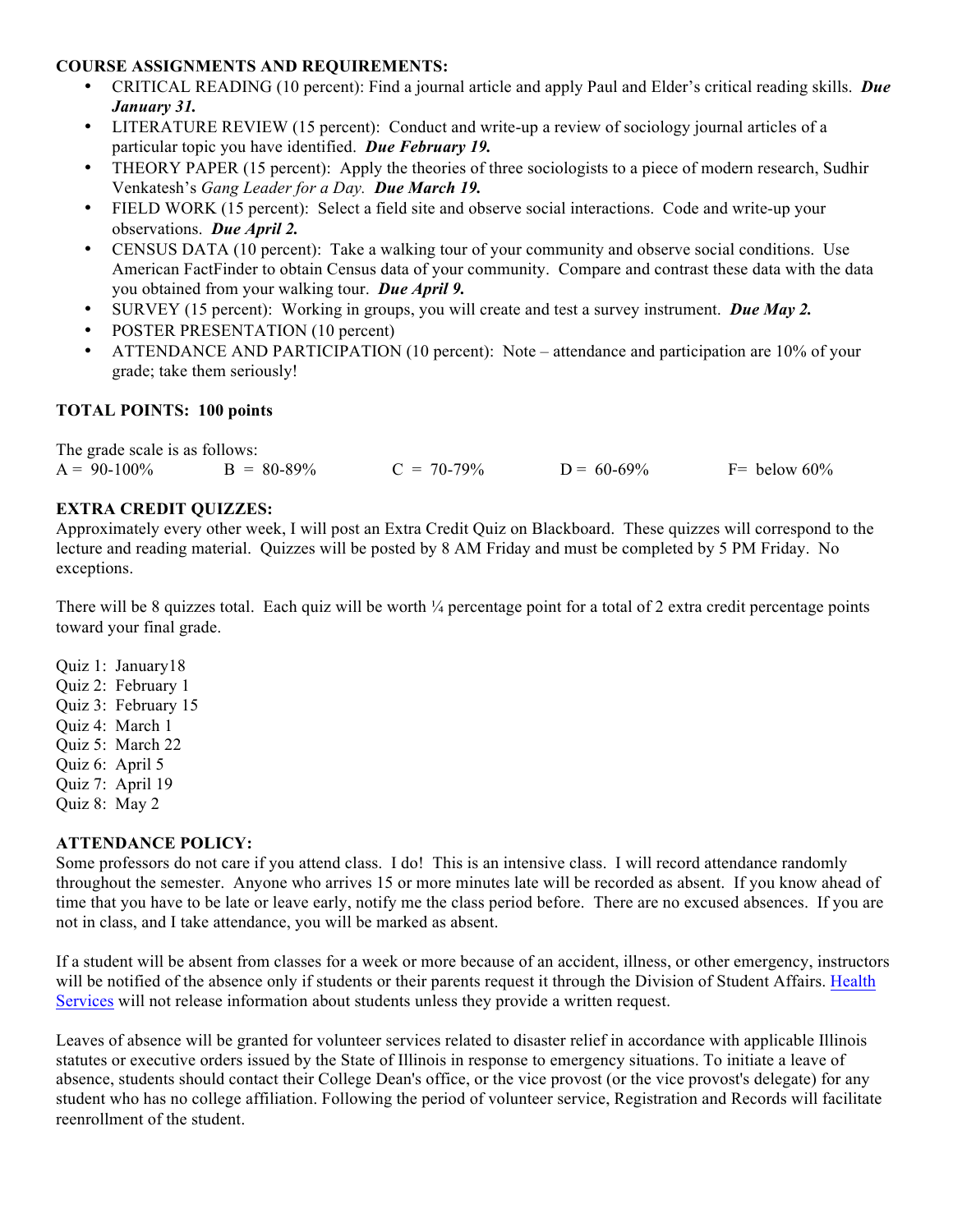In the case of an absence due to required attendance at a university-sponsored event such as a department trip, performing arts activity, ROTC function, or athletic competition, reasonable attempts shall be made by faculty members to allow the student to make up missed work. Both the sponsoring unit and the student should inform the faculty member as soon as possible in the semester in order for arrangements to be made for completing missed assignments, examinations or other required course work. The student is required to provide each instructor with an official notification in advance of the absence (e.g., a letter from the chair of the sponsoring department, the head of the sponsoring unit, or the coach). Please note that **you** are responsible for obtaining notes and/or completing the work assigned and/or due on the days you are absent.

#### **OFFICE HOURS:**

I encourage office visits to discuss course material, assignments, or anything else you would like to talk about. Please stop by during regular office hours or contact me by email to set up an appointment; I can usually be available within one day of you contacting me. Please be advised, I will not discuss assignment material via email. Such matters must be discussed in person.

# **MAKE-UP AND LATE ASSIGNMENT POLICY:**

Exams and papers are due in class on the due date, **period**. I do not accept any assignments via email. Make-up exams may be granted only in the case of a *university-excused* absence (generally more than 5 days); please consult the Student Affairs website for further information: http://www.niu.edu/stuaff/StudentResources/student\_absences.shtml

#### **ACADEMIC INTEGRITY:**

Good academic work must be based on honesty. The attempt of any student to present as his or her own work that which he or she has not produced is regarded by the faculty and administration as a serious offense. Students are considered to have cheated if they copy the work of another during an examination or turn in a paper or an assignment written, in whole or in part, by someone else. Students are responsible for plagiarism, intentional or not, if they copy material from books, magazines, or other sources without identifying and acknowledging those sources or if they paraphrase ideas from such sources without acknowledging them. Students responsible for, or assisting others in, either cheating or plagiarism on an assignment, quiz, or examination may receive a grade of F for the course involved and may be suspended or dismissed from the university.

In short, any form of cheating or plagiarism will not be tolerated.

*If you attempt to take credit for someone else's work, without giving that person due credit, you are guilty of plagiarism and will face the consequences described above. If you have questions about how to properly cite someone else's work, simply ask!*

A faculty member has original jurisdiction over any instances of academic misconduct that occur in a course which the faculty member is teaching. The student shall be given the opportunity to resolve the matter in meetings with the faculty member and the department chair. If the facts of the incident are not disputed by the student, the faculty member may elect to resolve the matter at that level by levying a sanction no greater than an F for that course. The faculty member shall notify the student in writing whenever such action is taken, and the Office of Community Standards and Student Conduct shall receive a copy of the Academic Misconduct Incident Report indicating final disposition of the case, which will be placed in the student's judicial file. In all matters where the charge of academic misconduct is disputed by the student or if the faculty member feels a sanction greater than an F in the course is appropriate (such as repeated offenses or flagrant violations), the faculty member shall refer the matter to the Office of Community Standards and Student Conduct making use of the Academic Misconduct Incident Report. Additional sanctions greater than an F in a course can be levied only through the University Judicial System. With regards to finding the student either responsible or not responsible for his or her action, the ruling of the Judicial Hearing Board shall be binding. In cases where there is either a finding of responsibility or an admission of responsibility by the student, any recommendations by the hearing board regarding the course grade are non-binding on the instructor, who remains solely responsible for assigning a course grade, consistent with the policies set forth in the course syllabus.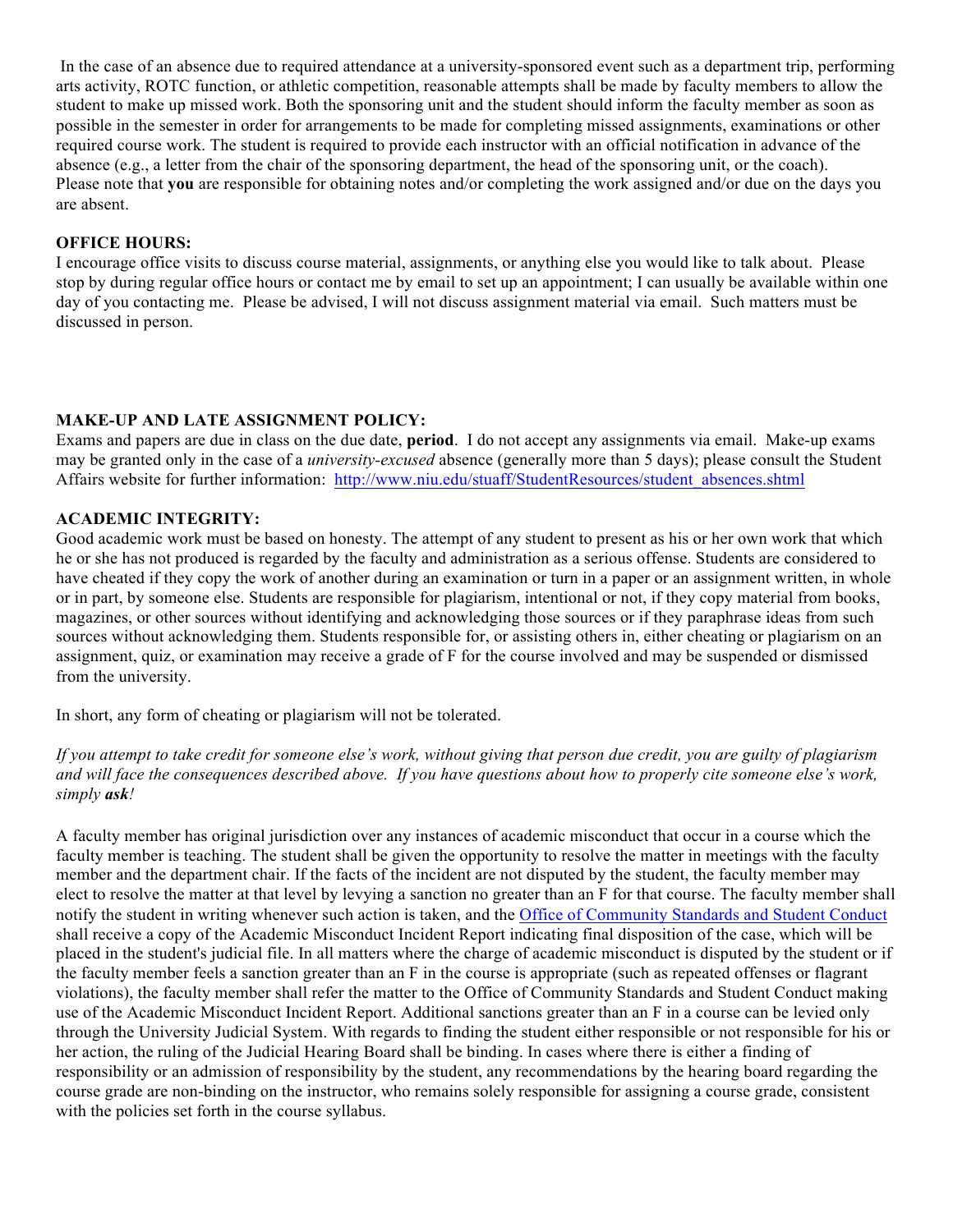#### **ELECTRONIC DEVICES POLICY:**

Electronic devices are distracting to me and your fellow students. Just as important, they are distracting to **you**; your brain cannot multi-task as well as you think it can. If you are texting or surfing, you are not listening to valuable course material.

Laptop computers and other electronic devices are not permitted in class unless you have prior approval from me or the Disabilities Resource Center.

Please **turn-off** your electronic devices such cell phones, iPhones, Blackberries or iPads before class starts. Accordingly, you should never engage in any of the following during class time: reading or writing text/email messages; surfing the web; placing or receiving a voice call.

If you are caught engaging in text messaging, any **subsequent** violations of this electronic device policy will result in a 1 percentage point reduction in your final grade; you will not necessarily be given advanced notice of that outcome. Repeated violations of this policy may also result in the student being asked to leave the classroom or being forwarded to the Office of Community Standards & Student Conduct.

#### **DISABILITIES RESOURCE CENTER:**

A student who believes that reasonable accommodations with respect to course work or other academic requirements may be appropriate in consideration of a disability must (1) provide the required verification of the disability to the Disabilities Resource Center, (2) meet with the Disabilities Resource Center to determine appropriate accommodations, and (3) inform the faculty in charge of the academic activity of the need for accommodation. Students are encouraged to inform the faculty of their requests for accommodations as early as possible in the semester, but must make the requests in a timely enough manner for accommodations to be appropriately considered and reviewed by the university. If contacted by the faculty member, the staff of the Disabilities Resource Center will provide advice about accommodations that may be indicated in the particular case. Students who make requests for reasonable accommodations are expected to follow the policies and procedures of the Disabilities Resource Center in this process, including but not limited to the Student Handbook.

A wide range of services can be obtained by students with disabilities, including housing, transportation, adaptation of printed materials, and advocacy with faculty and staff. Students with disabilities who need such services or want more information should contact the Disabilities Resource Center at 815-753-1303 or visit their website at http://niu.edu/disability/

# **COURSE FEE**

There is a nominal course fee in this class. The fee is used to support material stored on SOCQRL computer systems. The Sociology lab (DuSable 222) is available for students in to download and print lecture notes, reserve readings, conduct research for projects, etc. In general, the size of the fee represents the amount of lab use anticipated.